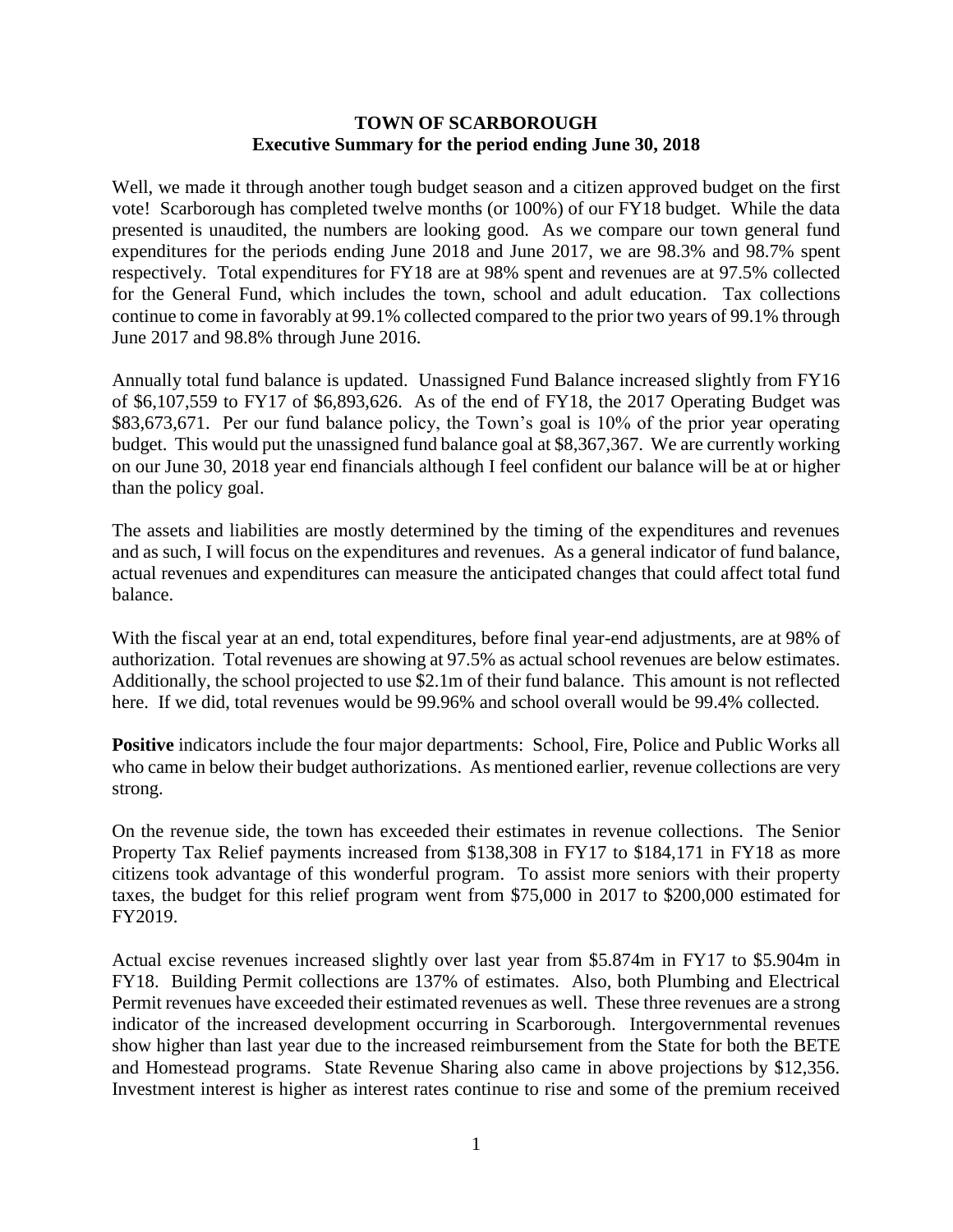on our 2018 bond issue is reflected here. \$89,500 of the bond premium went to offset the cost of issuing this bond. \$514,450 of the premium will close to fund balance to be used toward the November 2018 debt interest payment. The final portion of \$735,000 of the bond premium is reflected in the Capital Projects (Fund 1310) to be used for the construction of the Public Safety facility. Instead of borrowing \$15m for the project, we only needed to borrow \$14.265m.

**Negative** indicators: The legal budget is overspent by \$72,830 with TIF questions and lawsuits against the town. Federal tariffs and rising construction costs are creating challenges for the public safety construction team working to meet projected construction cost estimates as this projects get underway.

In summary, the Town of Scarborough staff have all worked diligently to provide services to the community in a thoughtful and responsible manner and I commend them on their efforts to keep costs down.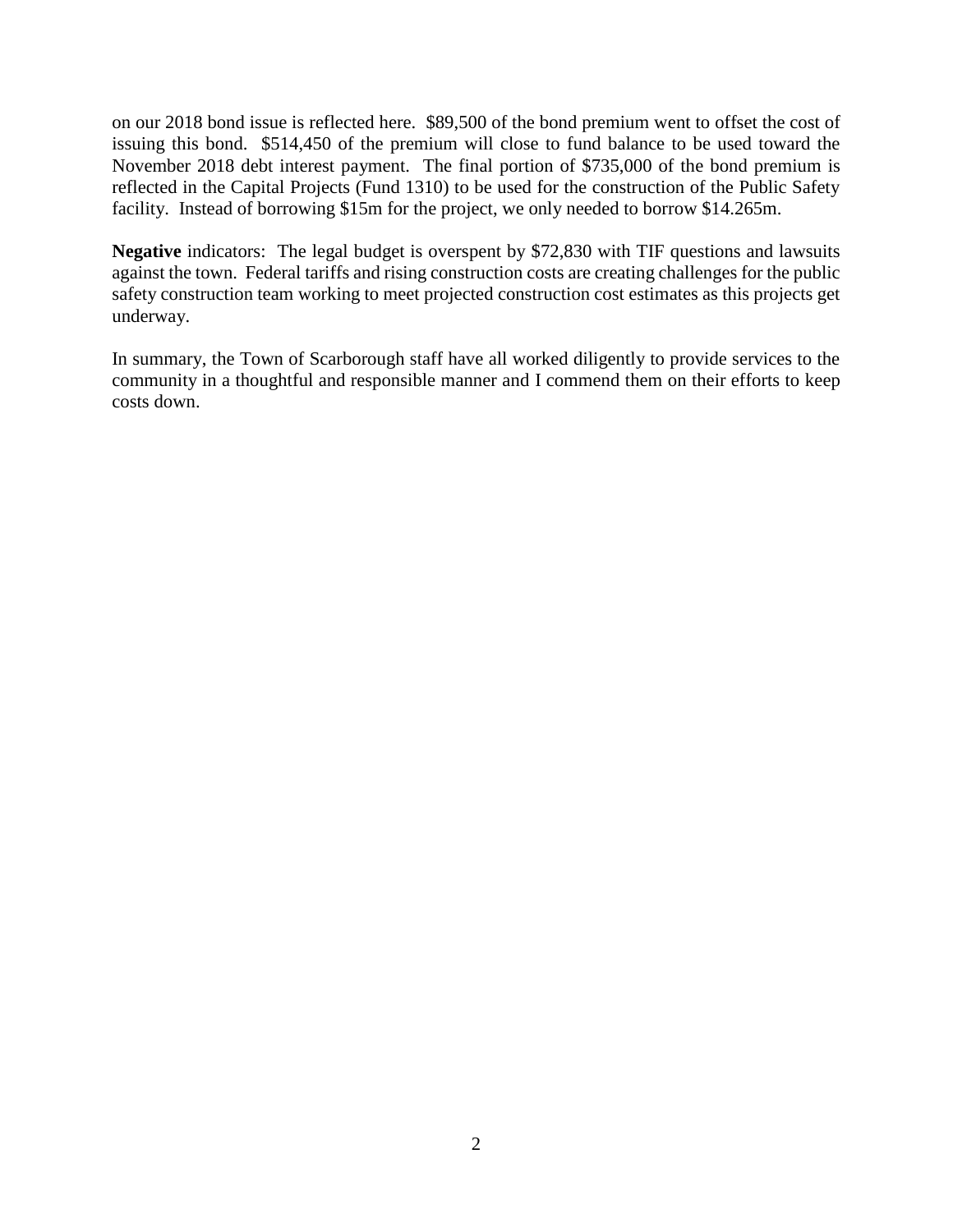# **TOWN OF SCARBOROUGH TOWN GENERAL FUND BALANCE SHEET**

|                                           | <b>UNAUDITED</b> | <b>AUDITED</b>   |                 |
|-------------------------------------------|------------------|------------------|-----------------|
|                                           | June 30, 2018    | June 30, 2017    | <b>Variance</b> |
| <b>ASSETS</b>                             |                  |                  |                 |
| Cash                                      | 17,542,662       | 17,372,663       | 169,999.23      |
| <b>Taxes Receivable</b>                   | 934,940          | 943,725          | (8,785.14)      |
| <b>Accts Receivable</b>                   | 969,229          | 999,943          | (30,713.72)     |
| Due From Other Funds                      | 2,477,059        | 2,679,168        | (202, 108.83)   |
| Inventories                               | 12,598           | 12,598           | 0.00            |
| <b>Total Assets and Outflows</b>          | 21,936,488       | 22,008,096       | (71,608.46)     |
| <b>LIABILITIES</b>                        |                  |                  |                 |
| <b>Accounts Payables</b>                  | 2,316,048        | 2,462,223        | (146, 175.34)   |
| <b>Accrued Payroll</b>                    | 5,025,411        | 4,794,386        | 231,024.68      |
| Prepaid Items                             | 721              | 8,377            | (7,656.65)      |
| <b>Deferred Tax Revenues</b>              | 786,089          | 786,089          | 0.00            |
| <b>Taxes Collected In Advance</b>         | 344,492          | 58,208           | 286,283.58      |
| <b>Total Liabilitites and Inflows</b>     | 8,472,760        | 8,109,284        | 363,476.27      |
| <b>FUND BALANCE</b>                       |                  |                  |                 |
| <b>Fund Balance Unrestricted</b>          | 9,165,913        | 9,010,355        | 155,557.47      |
| <b>Fund Balance Restricted</b>            | 4,720,302        | 4,875,859        | (155, 557.47)   |
| <b>Fuel Inventory Reserve</b>             | 12,598           | 12,598           | 0.00            |
| <b>Actual Revenues</b>                    | 82,529,206       | $\theta$         | 82,529,205.74   |
| <b>Actual Expenditures</b>                | 82,964,290       | $\boldsymbol{0}$ | 82,964,290.47   |
| <b>Fund Balance</b>                       | 13,463,728       | 13,898,813       | (435, 084.73)   |
| <b>Total Liabilities and Fund Balance</b> | 21,936,488       | 22,008,096       | (71,608.46)     |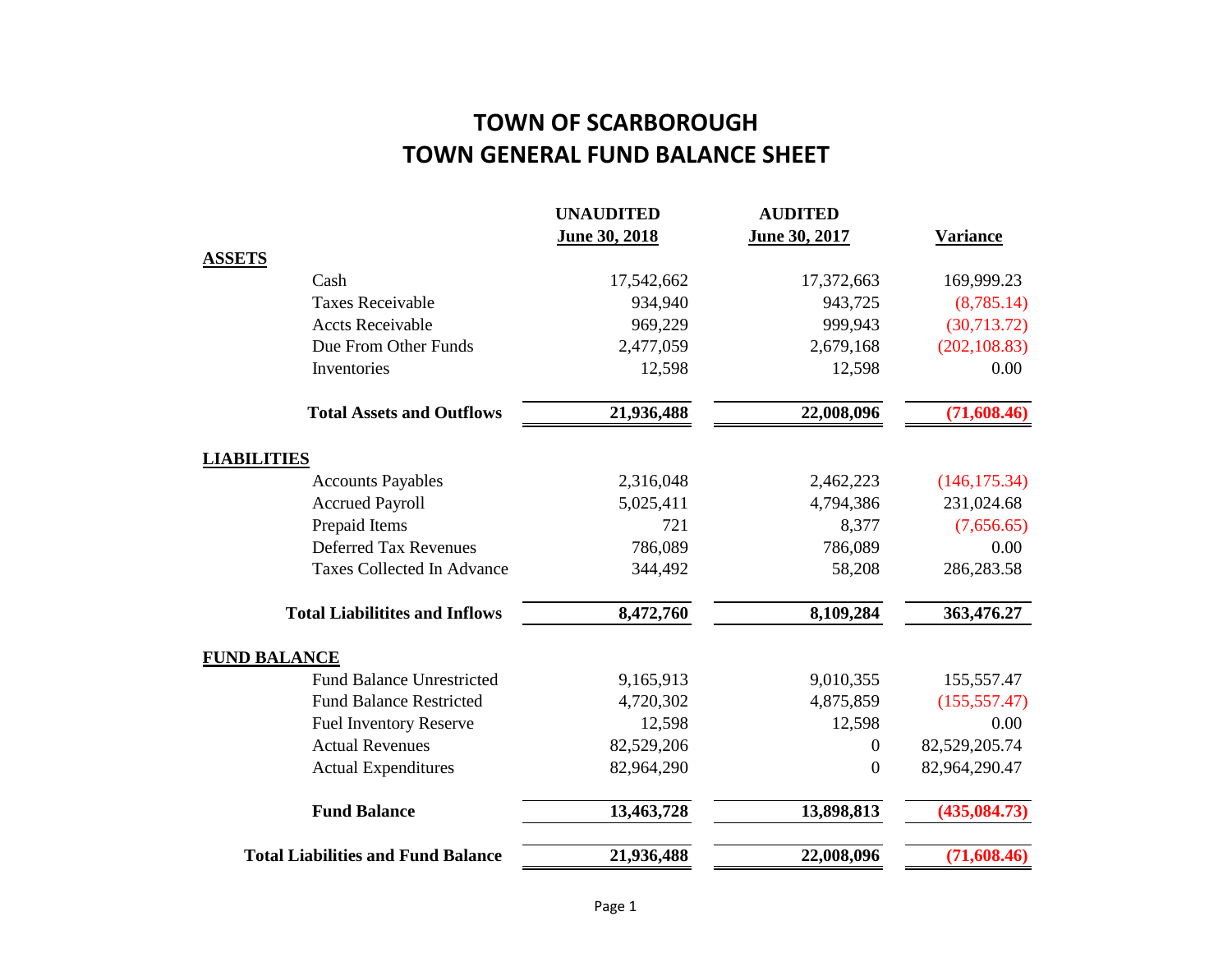#### **Town of Scarborough Comparative Year To Date Expenditures**

|                                               | 6/30/2018            | <b>Unaudited</b> |             | 6/30/2017<br><b>Audited</b> |                 |             |
|-----------------------------------------------|----------------------|------------------|-------------|-----------------------------|-----------------|-------------|
|                                               | <b>Revised</b>       | <b>YTD</b>       | Percent     | <b>Revised</b>              | <b>YTD</b>      | Percent     |
| 1100 General Fund                             | <b>Appropriation</b> | <b>Expended</b>  | <b>Used</b> | <b>Appropriation</b>        | <b>Expended</b> | <b>Used</b> |
| 55 Legislative                                | 11,573               | 11,572           | 100.0%      | 11,573                      | 11,572          | 100.0%      |
| 56 Executive                                  | 2,226,926            | 2,403,837        | 108.1%      | 2,012,424                   | 2,352,332       | 116.9%      |
| 57 Finance                                    | 1,036,293            | 998,917          | 96.8%       | 958,869                     | 922,848         | 96.2%       |
| 58 Management Information Systems             | 1,209,126            | 1,162,609        | 96.3%       | 1,195,024                   | 1,136,440       | 95.1%       |
| 59 Planning                                   | 976,741              | 956,551          | 97.9%       | 953,915                     | 919,589         | 96.4%       |
| 62 Community Services                         | 2,736,443            | 2,767,459        | 101.6%      | 2,760,851                   | 2,753,956       | 99.8%       |
| 63 Library                                    | 1,130,246            | 1,130,246        | 100.0%      | 1,099,898                   | 1,099,898       | 100.0%      |
| 66 Public Health & Welfare                    | 30,211               | 31,702           | 104.9%      | 29,656                      | 31,682          | 106.8%      |
| 68 SEDCo                                      | 234,773              | 233,378          | 99.4%       | 224,694                     | 220,133         | 98.0%       |
| 71 Fire Services                              | 5,053,097            | 4,884,083        | 97.0%       | 4,908,192                   | 4,669,847       | 95.1%       |
| 72 Police Services                            | 6,420,598            | 6,351,511        | 98.9%       | 6,274,840                   | 6,029,962       | 96.1%       |
| 81 Public Works                               | 6,865,500            | 6,731,931        | 98.5%       | 6,774,857                   | 6,529,061       | 96.4%       |
| 85 Debt                                       | 4,817,198            | 4,873,855        | 101.2%      | 4,840,496                   | 4,857,655       | 100.4%      |
| 91 County Tax                                 | 2,709,666            | 2,709,666        | 100.0%      | 2,568,852                   | 2,568,852       | 100.0%      |
| 94 Capital Equipment                          | 1,062,168            | 720,814          | 75.2%       | 1,214,582                   | 1,148,329       | 94.5%       |
| 97 Other                                      | 987,053              | 764,595          | 77.5%       | 1,081,403                   | 1,171,584       | 108.3%      |
| <b>Total General Fund Expenditures</b>        | 37,507,613           | 36,732,727       | 98.3%       | 36,910,125                  | 36,423,740      | 98.7%       |
| Fund 7150 Adult Education                     | 182,701              | 173,329          | 94.9%       | 182,805                     | 187,523         | 102.6%      |
| Fund 7100 Total School General Fund           | 47,125,168           | 46,058,235       | 97.7%       | 45,856,180                  | 45,274,914      | 98.7%       |
| <b>Total School General Fund Expenditures</b> | 47,307,869           | 46,231,564       | 97.7%       | 46,038,985                  | 45,462,437      | 98.7%       |
| <b>Grand Total</b>                            | 84, 815, 482         | 82,964,290       | 98.0%       | 82,949,110                  | 81,886,177      | 98.7%       |

#### **12 Months = 100.00%**

#### **NOTES:**

**56:** The Ass't Town Manager & Sustainability Coordinator positions were funded in Fy17 starting in October. In FY18, these positions are funded for twelve months. The Human Resource budget shows less spent due to the hiring of a new director in Sept. 2017.

**57:** Assessor position hired midway through FY18

**71:** Fire Dept staffing costs

**72:** Police Staffing costs.

**81:** PW Mostly paved more roads in FY18 than in FY17 and purchased more salt in FY18

**94:** Timing of capital equipment purchases for prior year and current year.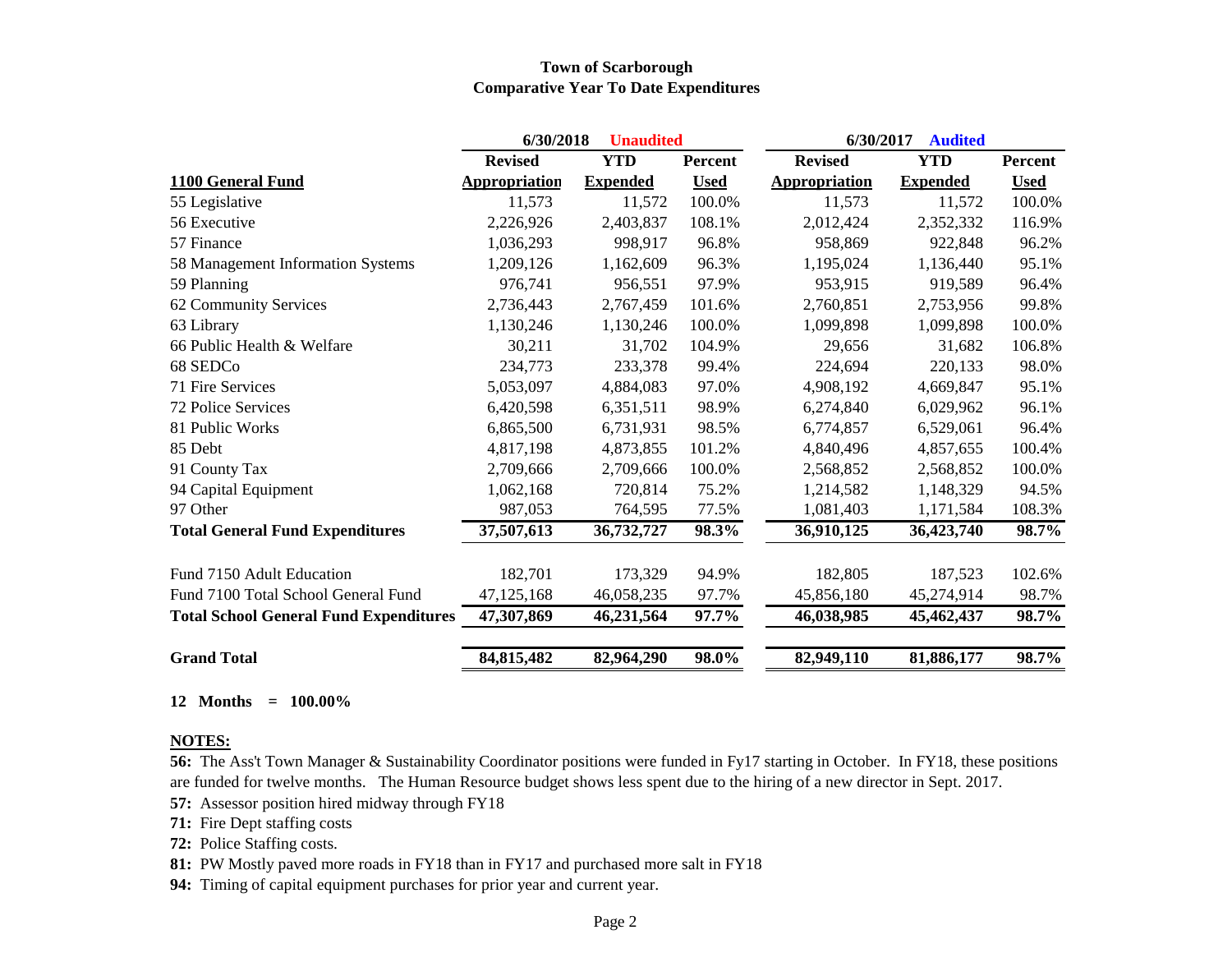### **Town of Scarborough Comparative Year To Date Revenues**

|                                                                                     | 6/30/2018<br><b>Unaudited</b> |                   |                  | 6/30/2017<br><b>Audited</b>                    |                   |                  |  |
|-------------------------------------------------------------------------------------|-------------------------------|-------------------|------------------|------------------------------------------------|-------------------|------------------|--|
|                                                                                     | <b>Revised</b>                |                   |                  | <b>Revised</b>                                 |                   |                  |  |
|                                                                                     | <b>Estimated</b>              | <b>Actual YTD</b> | $\frac{0}{0}$    | <b>Estimated</b>                               | <b>Actual YTD</b> | $\frac{6}{6}$    |  |
| 1100 General Fund                                                                   | Revenue                       | <b>Revenue</b>    | <b>Collected</b> | Revenue                                        | Revenue           | <b>Collected</b> |  |
| 90 Taxes                                                                            | 25,508,095                    | 25,728,374        | 100.9%           | 25,408,946                                     | 25,702,355        | 101.2%           |  |
| 91 Interest On Delinquent Taxes                                                     | 89,000                        | 101,814           | 114.4%           | 88,000                                         | 102,874           | 116.9%           |  |
| 92 Licenses And Permits                                                             | 645,680                       | 841,905           | 130.4%           | 596,480                                        | 619,062           | 103.8%           |  |
| 93 Intergovernmental Revenues                                                       | 2,923,418                     | 2,924,953         | 100.1%           | 2,833,502                                      | 2,527,792         | 89.2%            |  |
| 94 Charge For Services                                                              | 5,760,260                     | 5,636,644         | 97.9%            | 5,555,292                                      | 5,510,278         | 99.2%            |  |
| 95 Fines Forfeits And Assessments                                                   | 71,500                        | 99,176            | 138.7%           | 65,550                                         | 81,819            | 124.8%           |  |
| 96 Miscellaneous Revenues                                                           | 619,197                       | 1,106,415         | 178.7%           | 566,556                                        | 628,919           | 111.0%           |  |
| 99 Other Financing Sources                                                          | 1,735,705                     | 1,171,316         | 67.5%            | 1,619,958                                      | 1,740,706         | 107.5%           |  |
| <b>Total General Fund Revenues</b>                                                  | 37, 352, 855                  | 37,610,597        | 100.7%           | 36,734,284                                     | 36,913,805        | 100.5%           |  |
| Fund 7150 Adult Education                                                           | 182,701                       | 176,386           | 96.5%            | 182,805                                        | 180,919           | 99.0%            |  |
| Fund 7100 Total School General Fund                                                 | 47, 125, 168                  | 44,742,223        | 94.9%            | 45,855,067                                     | 44,976,684        | 98.1%            |  |
| <b>Total School General Fund Revenues</b>                                           | 47,307,869                    | 44,918,609        | 94.9%            | 46,037,872                                     | 45,157,603        | 98.1%            |  |
| <b>Grand Total</b>                                                                  | 84,660,724                    | 82,529,206        | 97.5%            | 82,772,156                                     | 82,071,408        | $99.2\%$         |  |
| <b>Property Taxes Collected:</b><br>99.10%<br>Collections as of 10-09-18:<br>99.25% |                               |                   |                  | 2017 Property Taxes Collected Jun 2018: 99.68% |                   |                  |  |
| $= 100.00\%$<br>12 Months                                                           |                               |                   |                  | 2017 Property Taxes Collected Jun 2017: 99.14% |                   |                  |  |

#### **NOTES:**

**90:** Taxes include property and excise taxes. Property taxes are recorded as revenue when the bills are issued.

**91:** Interest rate remains at 7% for unpaid property taxes - this is set by the State.

**92:** Licenses & Permits Building, Electrical and Plumbing Permits are the main reasons for this increase over last year.

**93:** Intergovernmental Revenues: Increased BETE and Homestead revenues received over prior year.

**94:** Charge for Services: Child Care and Youth Program Revenues.

**96:** Bond Premium for GF Capital Purchases

**99:** Year end Transfers in Process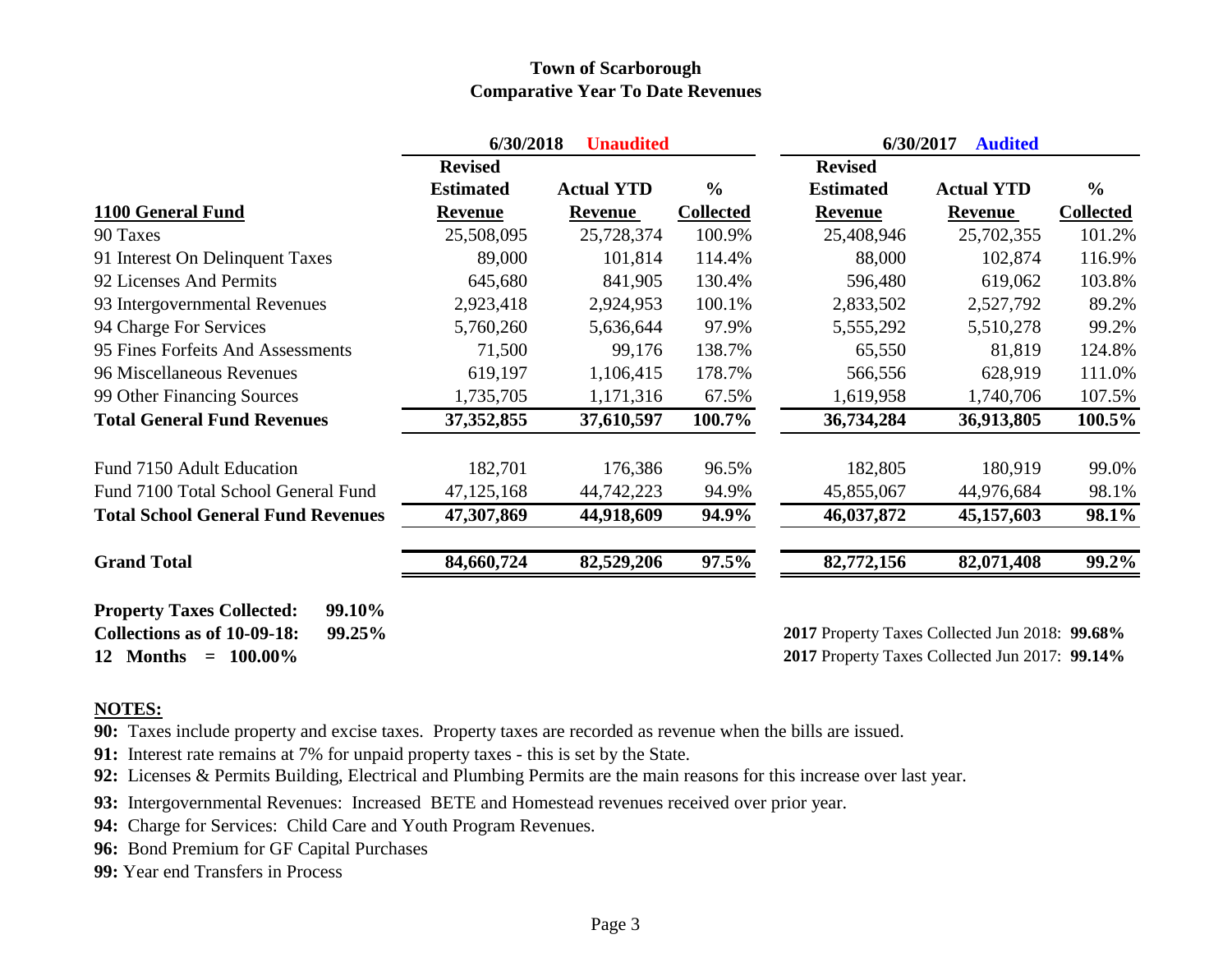### **Town of Scarborough Year To Date Expenditures Through June 30, 2018**

|                                              | Original      | <b>Revised</b> | <b>YTD</b>      |                          | Available     | <b>Percent</b> |
|----------------------------------------------|---------------|----------------|-----------------|--------------------------|---------------|----------------|
| <b>Other Town Fund Expenditures</b>          | Appropriation | <b>Budget</b>  | <b>Expended</b> | <b>Encumb</b>            | <b>Budget</b> | <b>Used</b>    |
| Fund 1200 Total Special Revenue Fund         |               |                | 2,663,902       |                          | (2,663,902)   | 100.0%         |
| Fund 1300 Total Capital Projects Fund        | 275,900       | 255,900        | 358,841         | 44,397                   | (147, 337)    | 157.6%         |
| Fund 1310 Total Capital Projects Fund        | 3,582,850     | 4,224,100      | 1,920,743       | 381,797                  | 1,921,560     | 54.5%          |
| Fund 1310 Public Safety Building             | 21,548,095    | 21,548,095     | 826,227         | $\overline{\phantom{a}}$ | 20,721,869    | 3.8%           |
| Fund 1500 Total Cemetery Permanent Fund      |               |                |                 |                          |               | $0.0\%$        |
| <b>Total Town Other Fund Exp</b>             | 25,406,845    | 26,028,095     | 5,769,712       | 426,194                  | 19,832,190    | 23.8%          |
|                                              |               |                |                 |                          |               |                |
| <b>Other School Fund Expenditures</b>        |               |                |                 |                          |               |                |
| Fund 72xx Total School Special Revenue Fund  | 1,123,902     | 1,123,902      | 983,028         |                          | 140,875       | 87.5%          |
| Fund 7300 Total School Capital Projects Fund | 110,000       | 110,000        | 36,269          |                          | 73.731        | 33.0%          |
| Fund 7400 Total School Capital Projects Fund | 1,286,200     | 1,286,200      | 816,874         |                          | 469,326       | 63.5%          |
| Fund 7600 Total School Nutrition Program     | 1,521,802     | 1,521,802      | 1,533,890       |                          | (12,088)      | 100.8%         |
| Fund 7800 Total School Scholarship Funds     |               |                | 5,150           |                          | (5,150)       | 100.0%         |
| <b>Total School Other Fund Exp</b>           | 4,041,904     | 4,041,904      | 3,375,210       |                          | 666,694       | 83.5%          |

## **Year To Date Revenues Through June 30, 2018**

|                                              | Original         | <b>Revised</b>   |                   |                  |                  |
|----------------------------------------------|------------------|------------------|-------------------|------------------|------------------|
|                                              | <b>Estimated</b> | <b>Estimated</b> | <b>Actual YTD</b> | <b>Remaining</b> | $\frac{0}{0}$    |
| <b>Other Town Fund Revenues</b>              | Revenue          | Revenue          | Revenue           | Revenue          | <b>Collected</b> |
| Fund 1200 Total Special Revenue Fund         |                  |                  | 3,865,180         | (3,865,180)      | 100.0%           |
| Fund 1300 Total Capital Projects Fund        | 275,900          | 255,900          | 366,668           | (110, 768)       | 143.3%           |
| Fund 1310 Total Capital Projects Fund        | 3,582,850        | 4,224,100        | 1,837,196         | 2,386,904        | 43.5%            |
| Fund 1310 Public Safety Building             | 21,548,095       | 21,548,095       | 15,000,000        | 6,548,095        | 69.6%            |
| Fund 1500 Total Cemetery Permanent Fund      |                  |                  | 5,098             | (5,098)          | 100.0%           |
| <b>Total Town Other Fund Rev</b>             | 25,406,845       | 26,028,095       | 21,074,141        | 4,953,953        | 81.0%            |
|                                              |                  |                  |                   |                  |                  |
| <b>Other School Fund Revenues</b>            |                  |                  |                   |                  |                  |
| Fund 72xx Total School Special Revenue Fund  | 1,123,902.37     | 1,123,902        | 1,048,656.13      | 75,246           | 93.3%            |
| Fund 7300 Total School Capital Projects Fund | 110,000          | 110,000          | 58,300            | 51,700           | 53.0%            |
| Fund 7400 Total School Capital Projects Fund | 1,286,200        | 1,286,200        | 1,156,061         | 130,139          | 89.9%            |
| Fund 7600 Total School Nutrition Program     | 1,521,802        | 1,521,802        | 1,449,584         | 72,218           | 95.3%            |
| Fund 7800 Total School Scholarship Funds     |                  |                  | 1,050             | (1,050)          | 100.0%           |
| <b>Total School Other Fund Rev</b>           | 4,041,904        | 4,041,904        | 3,713,651.40      | 328,253          | 91.9%            |

|                                  | <b>Original Budget</b> Revised Budget |                | <b>YTD Activity</b> | <b>Remaining Bal Percentage</b> |       |
|----------------------------------|---------------------------------------|----------------|---------------------|---------------------------------|-------|
| <b>Grand Totals Expenditures</b> | 114,440,474                           | 114.885.480.89 | 92,109,212,54       | 22.197.140                      | 80.7% |
| <b>Grand Totals Revenues</b>     | 114,440,474                           | 114,730,723.70 | 107,316,998.62      | 7.413.725                       | 93.5% |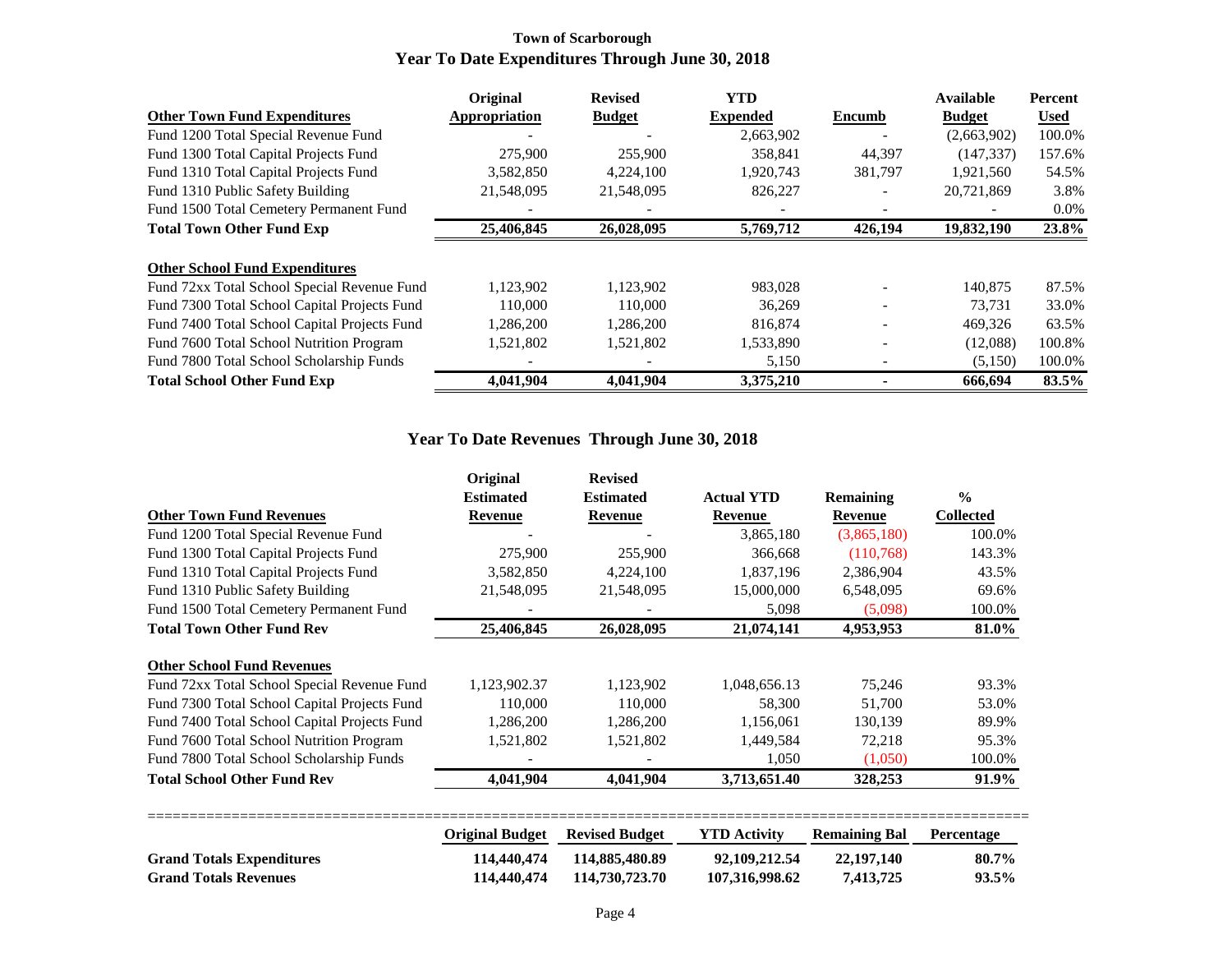## Town of Scarborough Year To Date Education Expenditures Through June 30, 2018

|                                    | Original      | <b>Revised</b> | <b>YTD</b>      |                          | <b>Available</b> | <b>Percent</b> |
|------------------------------------|---------------|----------------|-----------------|--------------------------|------------------|----------------|
| <b>Education:</b>                  | Appropriation | <b>Budget</b>  | <b>Expended</b> | <b>Encumb</b>            | <b>Budget</b>    | <b>Used</b>    |
| Regular instruction                | 28,068,091    | 27,875,499     | 27,469,981.15   | $\qquad \qquad -$        | 405,518          | 98.5%          |
| Improvement of instruction         | 943,675       | 906,395        | 782,535.67      | $\overline{\phantom{0}}$ | 123,859.33       | 86.3%          |
| Special services                   | 4,162,949     | 4,163,537      | 4,035,563.50    | $\qquad \qquad -$        | 127,973.50       | 96.9%          |
| General & special administration   | 246,043       | 246,043        | 238,131.82      | $\overline{\phantom{0}}$ | 7,911.18         | 96.8%          |
| Board of education                 | 32,723        | 32,723         | 27,634.95       |                          | 5,088.05         | 84.5%          |
| Office of the superintendent       | 705,950       | 694,714        | 685,850.48      |                          | 8,863.52         | 98.7%          |
| <b>Business administration</b>     | 2,225,025     | 2,166,360      | 2,133,257.20    |                          | 33,102.80        | 98.5%          |
| Transportation                     | 1,615,051     | 1,617,400      | 1,473,930.07    | $\overline{\phantom{0}}$ | 143,469.93       | 91.1%          |
| Operation and maintenance of plant | 3,808,090     | 3,808,090      | 3,596,943.76    |                          | 211,146.24       | 94.5%          |
| <b>Adult Education</b>             | 182,701       | 182,701        | 173,328.68      |                          | 9,372.32         | 94.9%          |
| Food Service Allocation            |               |                |                 |                          |                  | $0.0\%$        |
| Debt service                       | 5,603,571     | 5,614,407      | 5,614,406.55    |                          | 0.45             | 100.0%         |
| <b>Total Education</b>             | 47,593,869    | 47,307,869     | 46,231,563.83   |                          | 1,076,305.17     | 97.7%          |